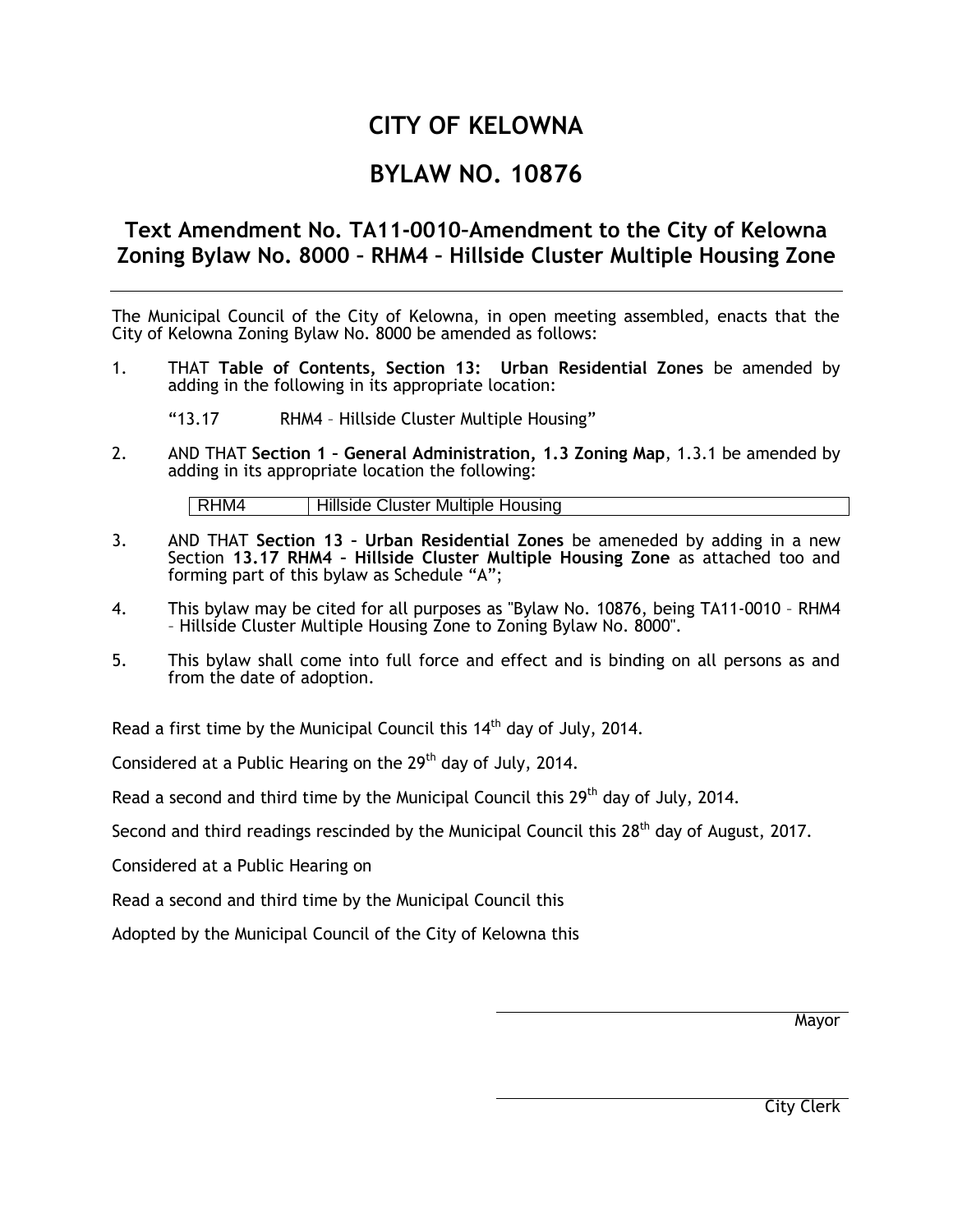# **13.17 RHM4 – Hillside Cluster Multiple Housing**

#### **13.17.1 Purpose**

To provide a zone for comprehensively planned clusters of low rise, low density apartment housing with urban services, typically in a strata format. The express goal is to minimize the impacts of development on the natural environment, topography, open space, and visual character of Kelowna. Site wide density including areas of voluntary dedication and protection is to be generally consistent with Multiple Unit Residential (Low Density) Official Community Plan future land use designation; however, the form and character of development may include low density apartment housing.

#### **13.17.2 Definitions**

Despite conflicting definitions found elsewhere in this bylaw, the following definitions shall apply for the purposes of interpreting the regulations of this zone:

**HEIGHT** means, with respect to a building, the maximum vertical distance above a straight line drawn between the lowest corner of the front of the approved Building Envelope Covenant and the lowest corner of the rear of the approved Building Enveloped Covenant measured to the highest point of the structure of a non-sloping roof, or the mid-point of a sloping roof, excluding those structures identified in Section 6.6.1 of this bylaw.

#### **13.17.3 Principal Uses**

- (a) **multiple dwelling housing**
- (b) **boarding or lodging housing**
- (c) **congregate housing**
- (d) **group home, major**
- (e) **supportive housing**

#### **13.17.4 Secondary Uses**

- (a) **agriculture, urban**
- (b) **care centres, major**
- (c) **home based businesses, minor**
- (d) **community recreation services**

#### **13.17.5 Buildings and Structures Permitted**

- (a) **apartment housing**
- (b) **row housing**
- (c) **stacked row housing**
- (d) permitted **accessory buildings** and **structures**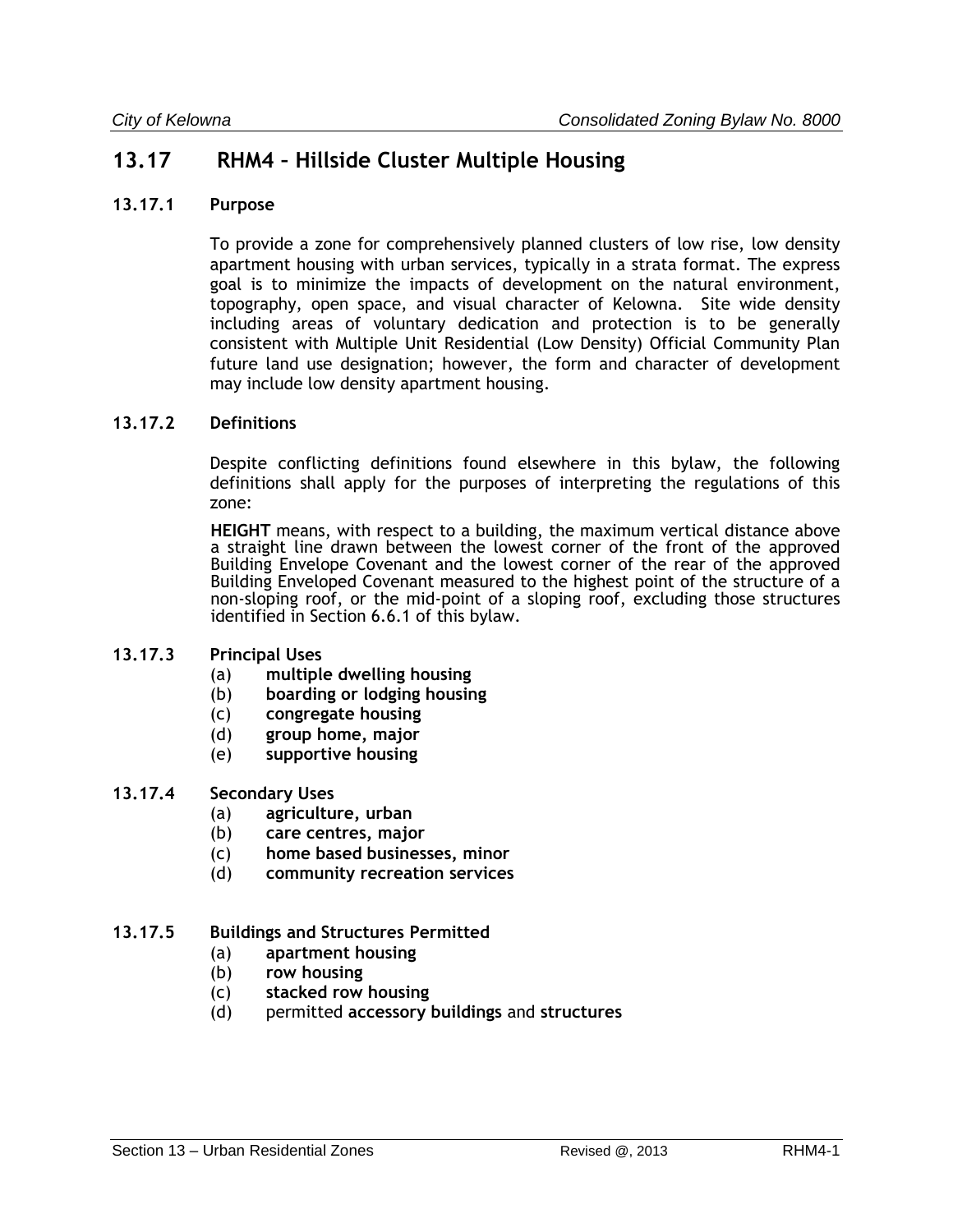### **13.17.6 Subdivision Regulations**

- (a) The minimum **site width** is 30.0 m.
- (b) The minimum **site depth** is 30.0 m.
- (c) The minimum site area is 5000 m<sup>2</sup>.

#### **13.17.7 Development Regulations**

(a) The maximum floor area ratio is 0.5. Maximum density may be calculated using the original site area, but is dependent on the protection (dedicated or covenanted) of environmentally sensitive features, hazardous condition areas (including slopes greater than 30%), and visually significant features. It is possible that the maximum density may not be achievable on the resulting developable areas.

Where at least 75% parking spaces are provided totally beneath habitable space of a principal building, beneath useable common amenity areas, or in a garage/carport providing that in all cases, the parking spaces are screened from public view, the floor area ratio may be increased by 0.05.

- (b) The maximum site coverage is 50% and together with the areas of driveways and parking areas shall not exceed 60%. Those areas dedicated, covenanted or otherwise protected may not be used in calculating site coverage.
- (c) The minimum site front yard is 3.0m except that it is 4.5m, measured from the back of curb or sidewalk, whichever is closest, for any part of a building over the lesser of 7.5m or 2 storeys.
- (d) The minimum site side yard is 4.5m, except that it is 6.0m for any part of a building over the lesser of 7.5m or 2 storeys.
- (e) The minimum site rear yard is 7.5m, except that it is 9.0 m for any part of a building over the lesser of 7.5m or 2 storeys.
- (f) Dwellings or groups of dwellings must be separated by a minimum of 4.5 m. Vehicle parking or storage is not permitted in this area.
- (g) Accessory buildings and structures shall be set back 1.5m from any lot line, and shall be a minimum of 4.5m from any principal residential building.

### **13.17.8 Building Form and Massing**

- (a) For **apartment housing**, the following Building Form and Massing regulations shall apply, with the intent of providing a flexible approach to building height while improving building articulation standards:
	- i. The maximum height is 13.0m. Where a principal building is located entirely on a natural bench having a natural grade of less than 20%, the maximum height is the lesser of 13.0m or 3 storeys. See Diagram 13.9.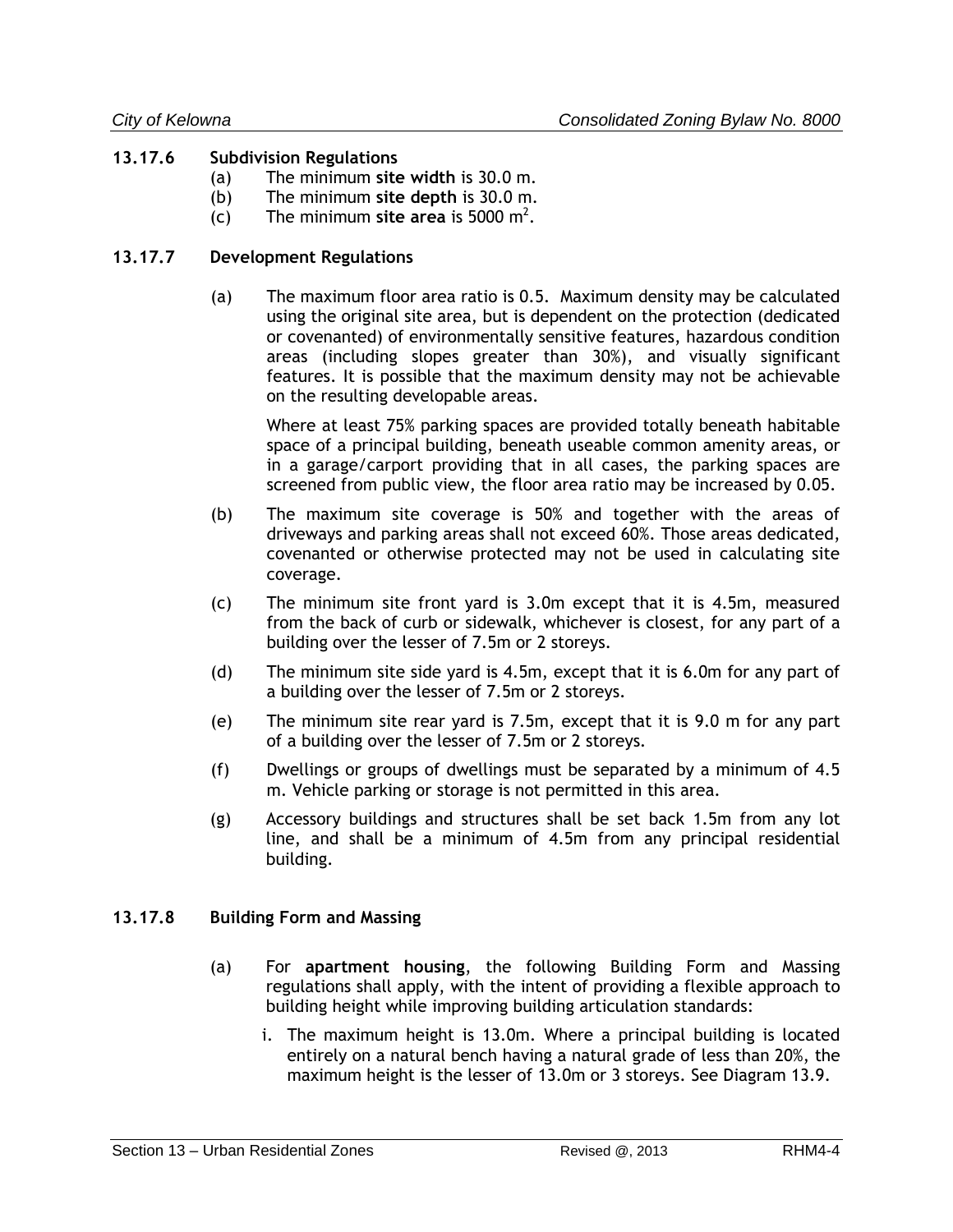

**Diagram 13.9: 13m Maximum Height As Measured From Straight Line Between Building Envelope Points**

ii. The maximum height of any vertical wall element facing down-slope is the lesser of 7.5m or 2 storeys, above which the down-slope building face must be stepped back by a minimum average cumulative depth of 6.0m. Where a principal building is located entirely on a natural bench having a natural grade of less than 20%, no down-slope step back is required. See Diagram 13.10.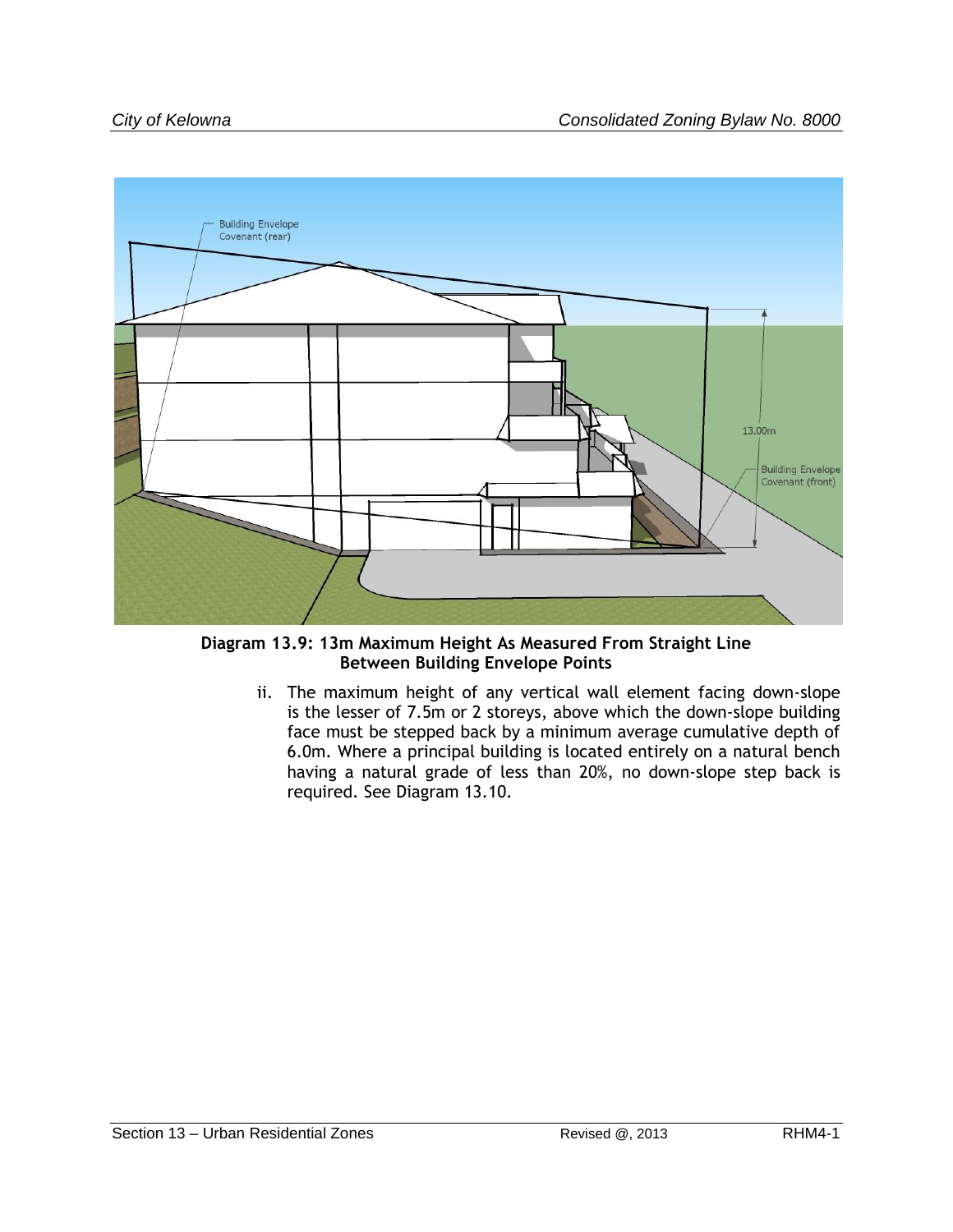

**Diagram 13.10: Downslope Building Articulation**

- (b) For **row housing** or **stacked row housing**, the following Building Form and Massing regulations shall apply:
	- i. The maximum height is 9.5m, except it is 4.5m for accessory buildings. See Diagram 13.11.

# **Diagram 13.11: 9.5m Maximum Height As Measured From Straight Line**

## **Between Building Envelope Points**

ii. The maximum height of any vertical wall element facing a front yard, rear yard or flanking street (including walkout basements) is the lesser of 7.5 m or 2 storeys above which the building face must be stepped back a minimum of 2.1 m. A maximum of 30% of the length of the building elevation may exceed 7.5 m in height to a maximum of 9.5m, provided that a deck and roof structure projecting a minimum of 3.0 m from the face of the wall breaks up the wall face. No wall face directly above or below the deck and roof structure may exceed 5.0m in height. See Diagram 13.12.

## **Diagram 13.12: Downslope Building Articulation**

iii. All decks (including the supporting posts or columns) shall not exceed 4.5 m or 1 storey in height inclusive of any support structure or retaining wall (within a horizontal distance of 1.2 m). Height will be